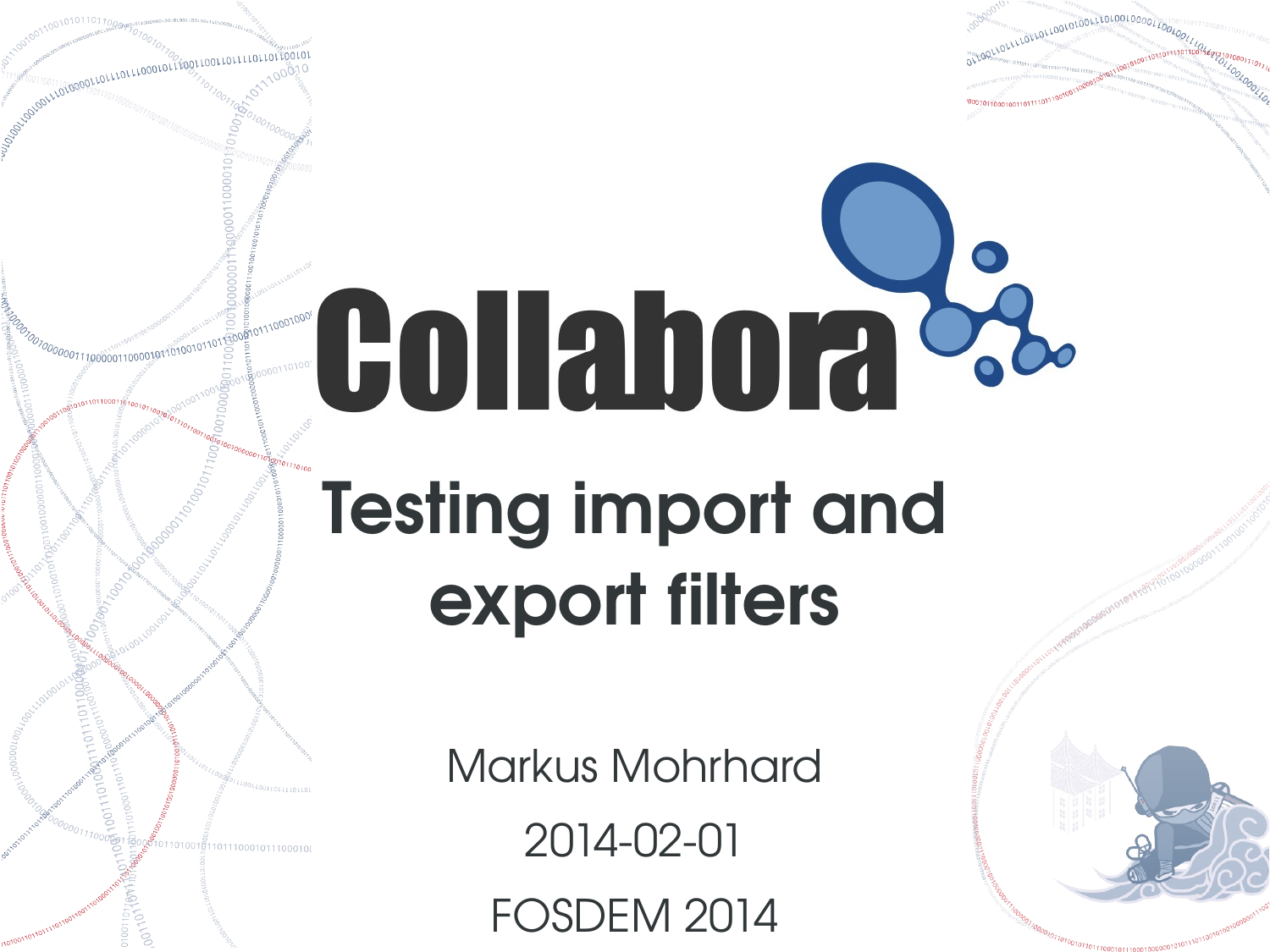

# 0001011000100110111

# Exitisting test concepts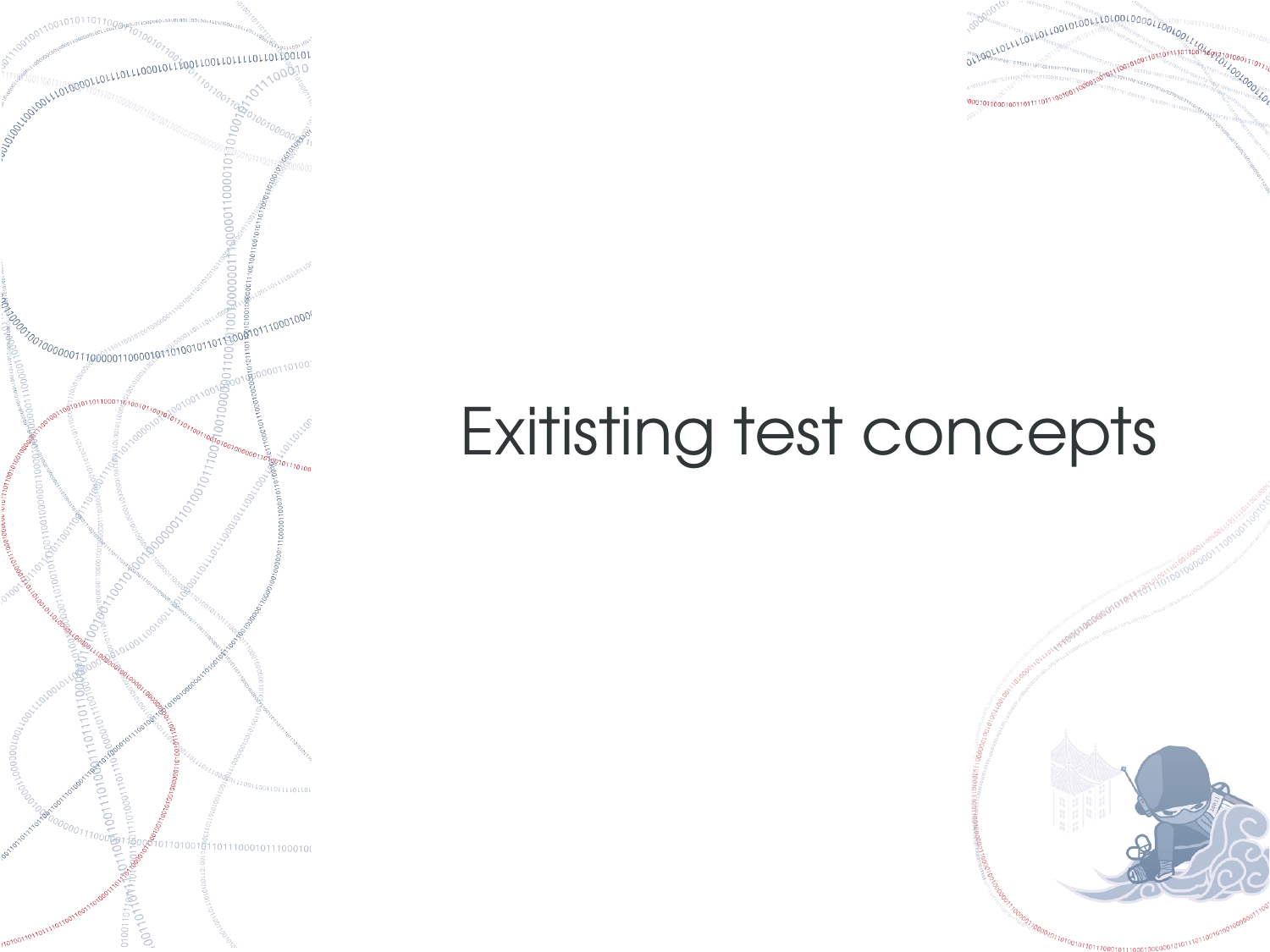

• Make sure we don't regress

**• Put file in directory and import** 

indeterminate

pass

fail

**• If fails it is most likely your virus scanner** 

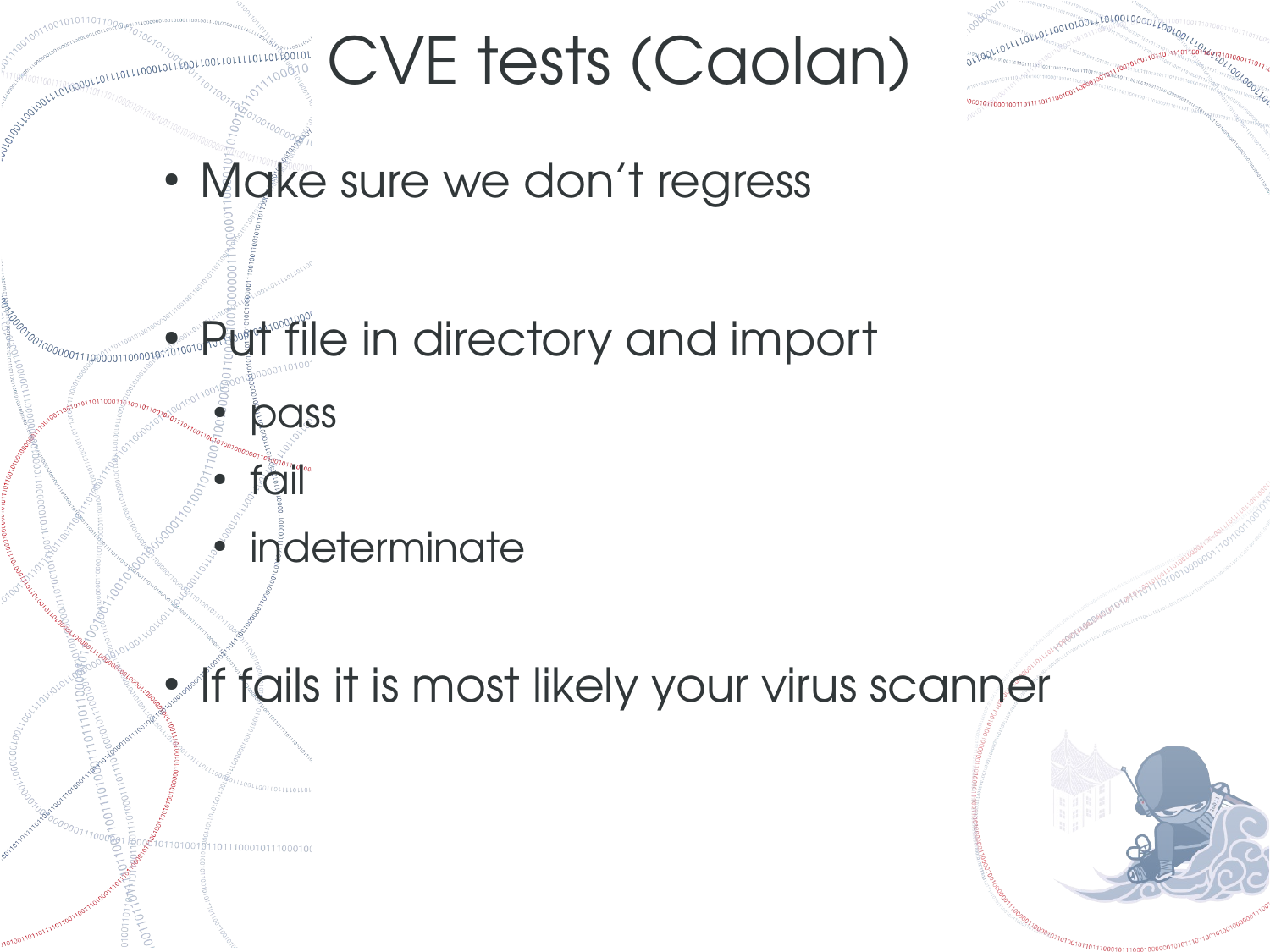## Import tests

• Simple file stored in our source tree

• loadComponentFromURL or direct call

• old, stable, base of our filter testing framework

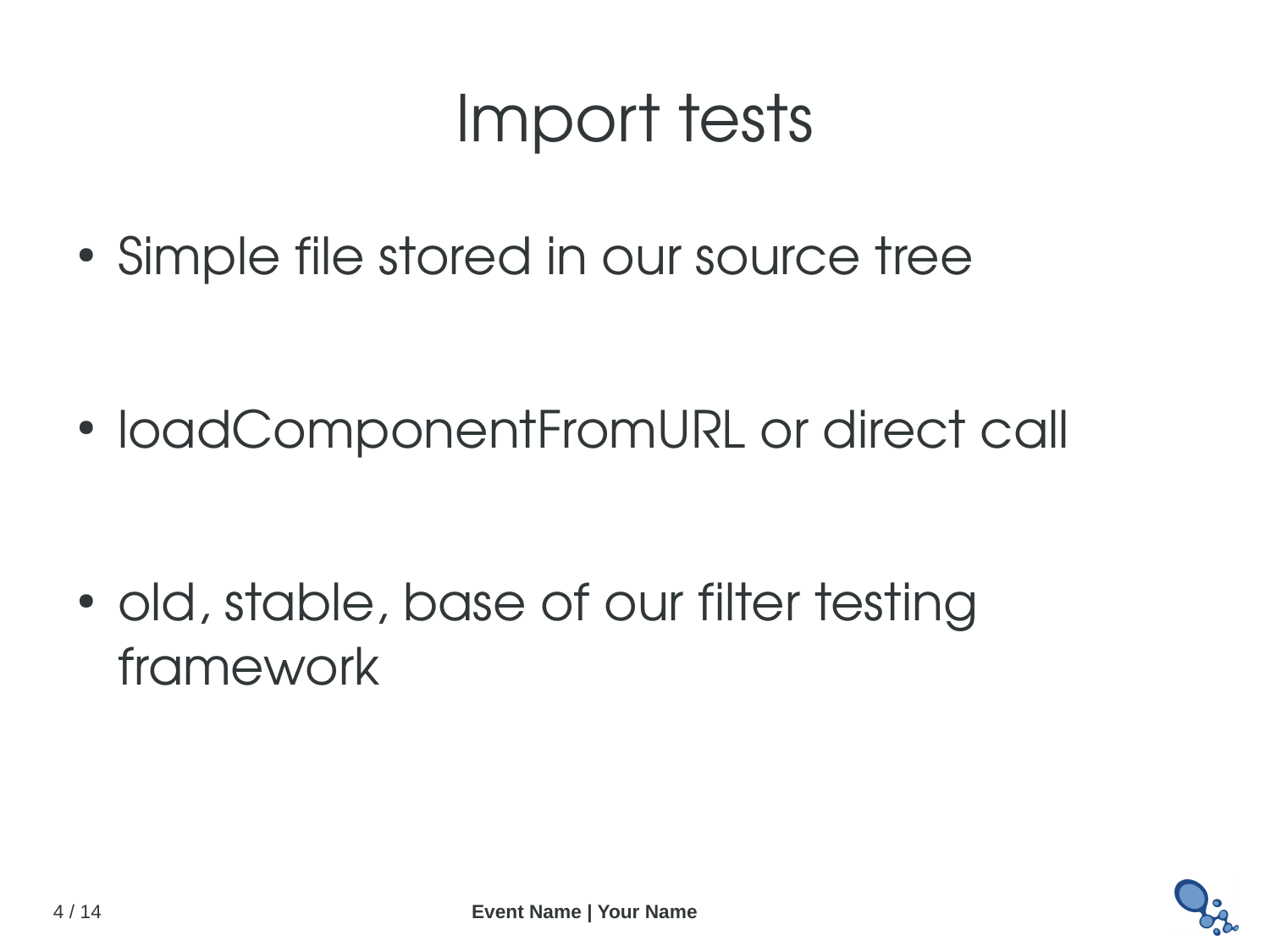## Export tests

● Newer

- Different concepts
	- Import  $\rightarrow$  Export  $\rightarrow$  Import
	- Import  $\rightarrow$  Export  $\rightarrow$  XPath

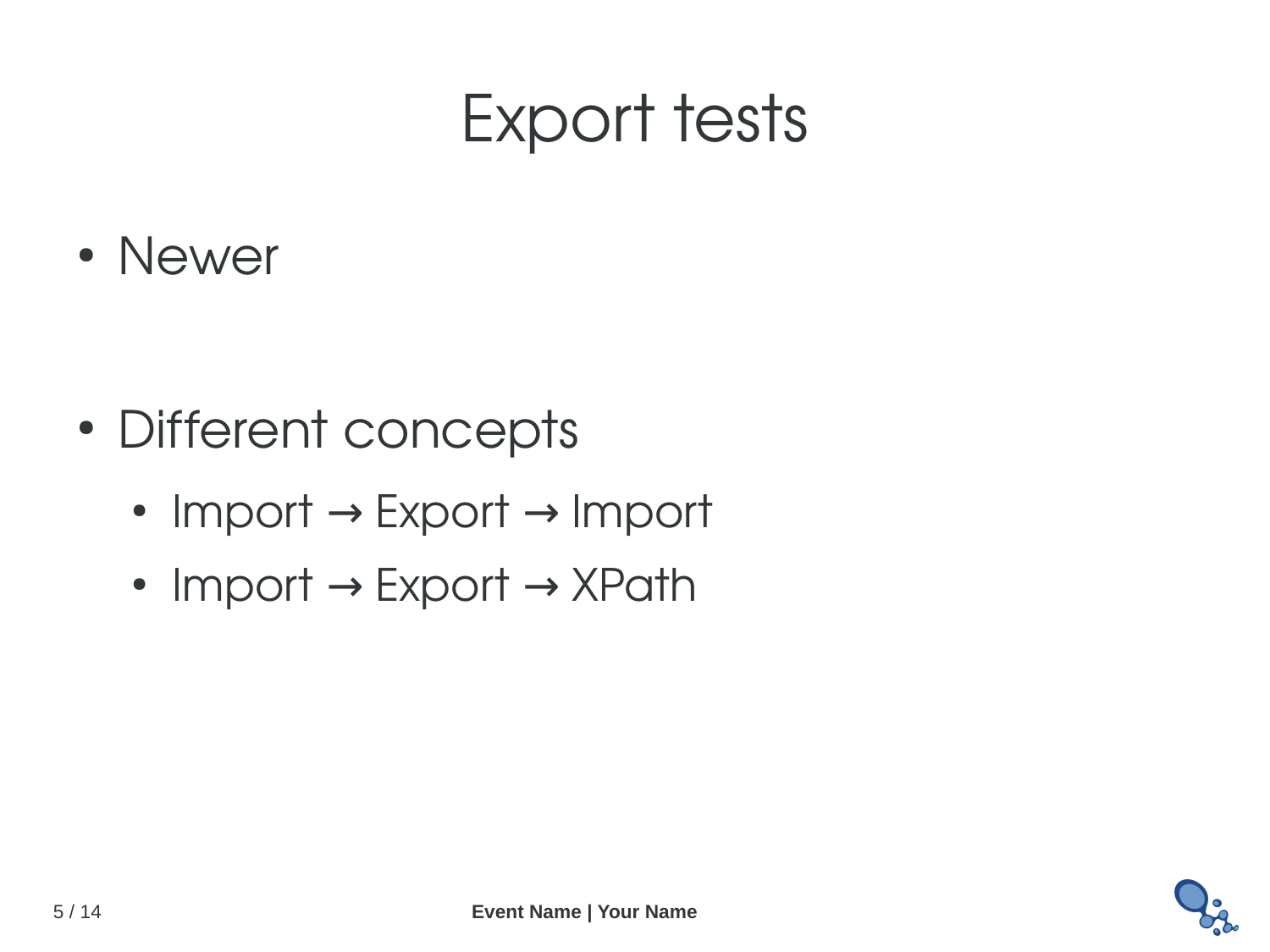



### Code analyzers

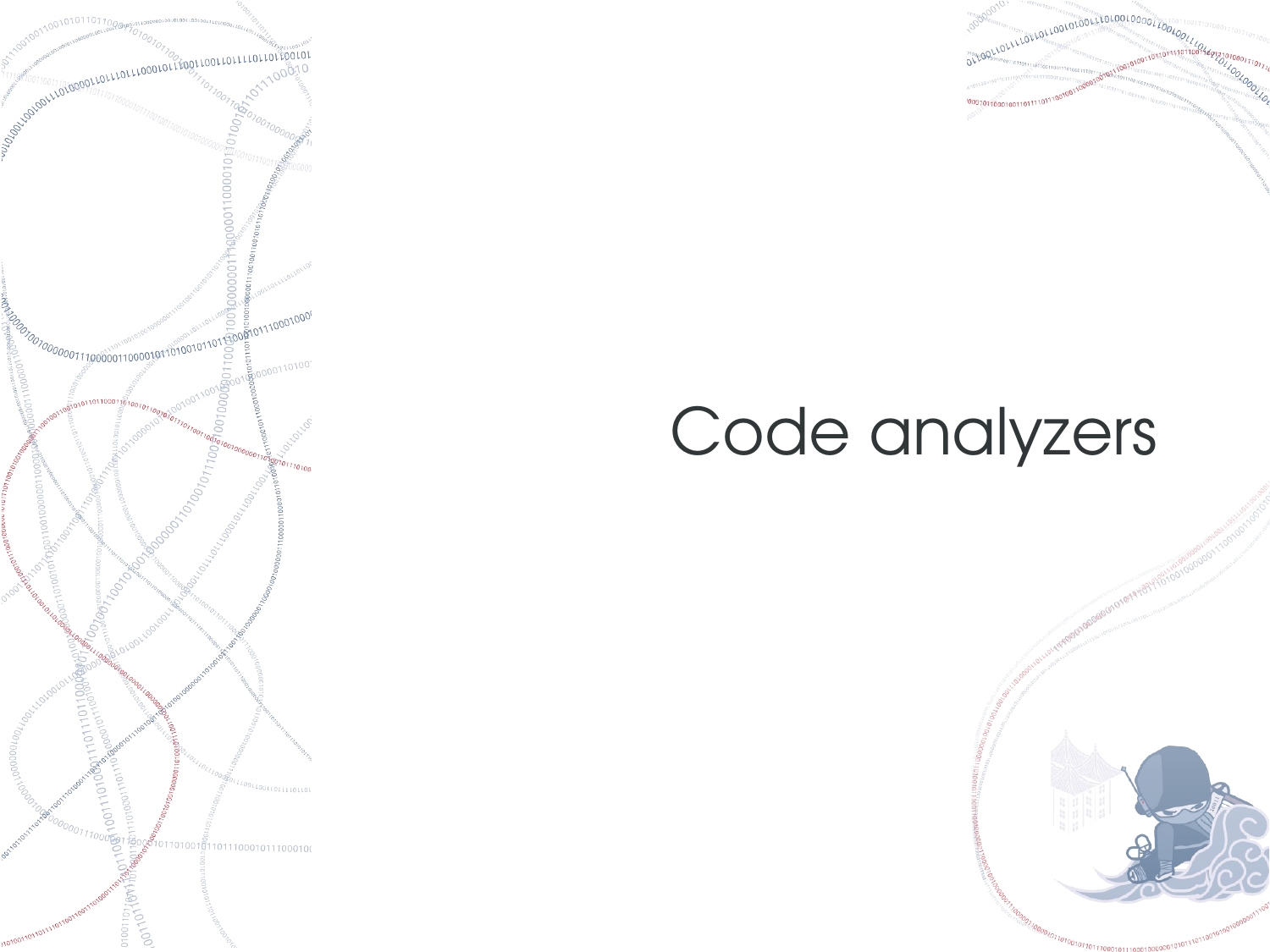# Tools (not limited to filters code)

• Cppcheck

• Coverity

• Memcheck

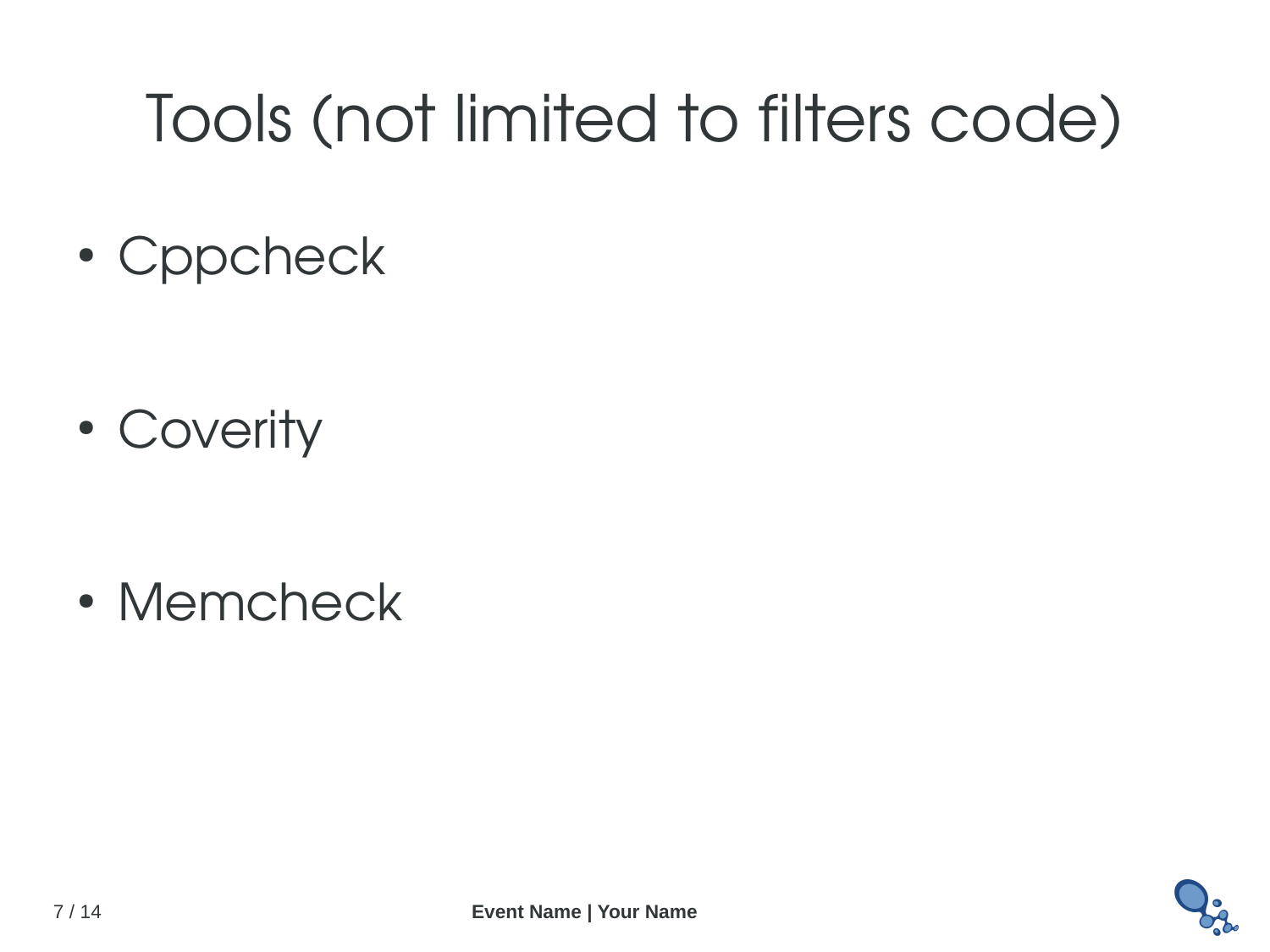



## Crash testing script

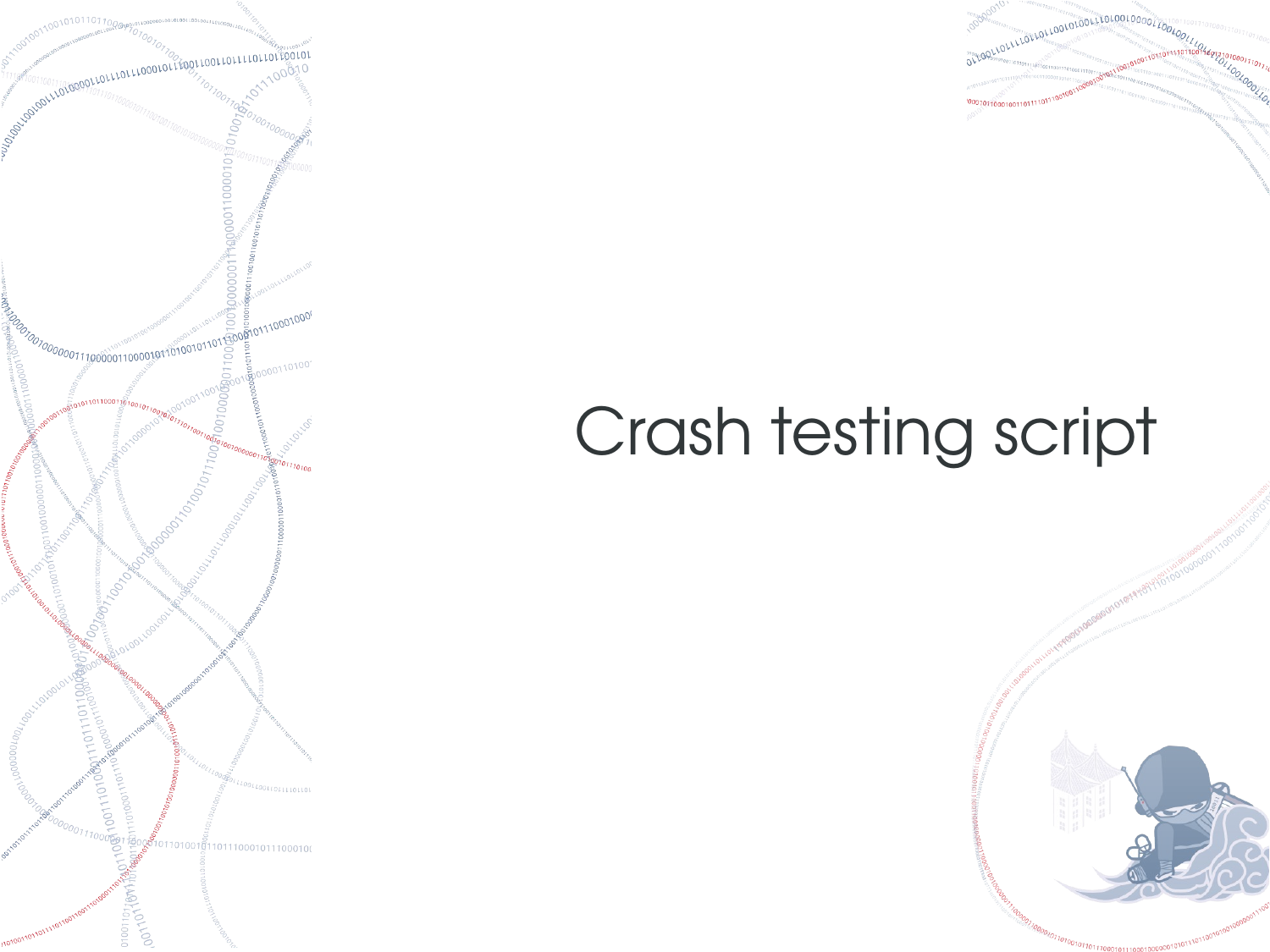#### **Concept**

- **ASA CONTRACTOR CONTROLS (CONTRACTOR)**
- Take as many documents as possible
- **Import, export and validate** 
	- **Log** crashes
	- **A** Log validation errors



Aconomic Contract Contract Contract Contract Contract Contract Contract Contract Contract Contract Contract Contract Contract Contract Contract Contract Contract Contract Contract Contract Contract Contract Contract Contra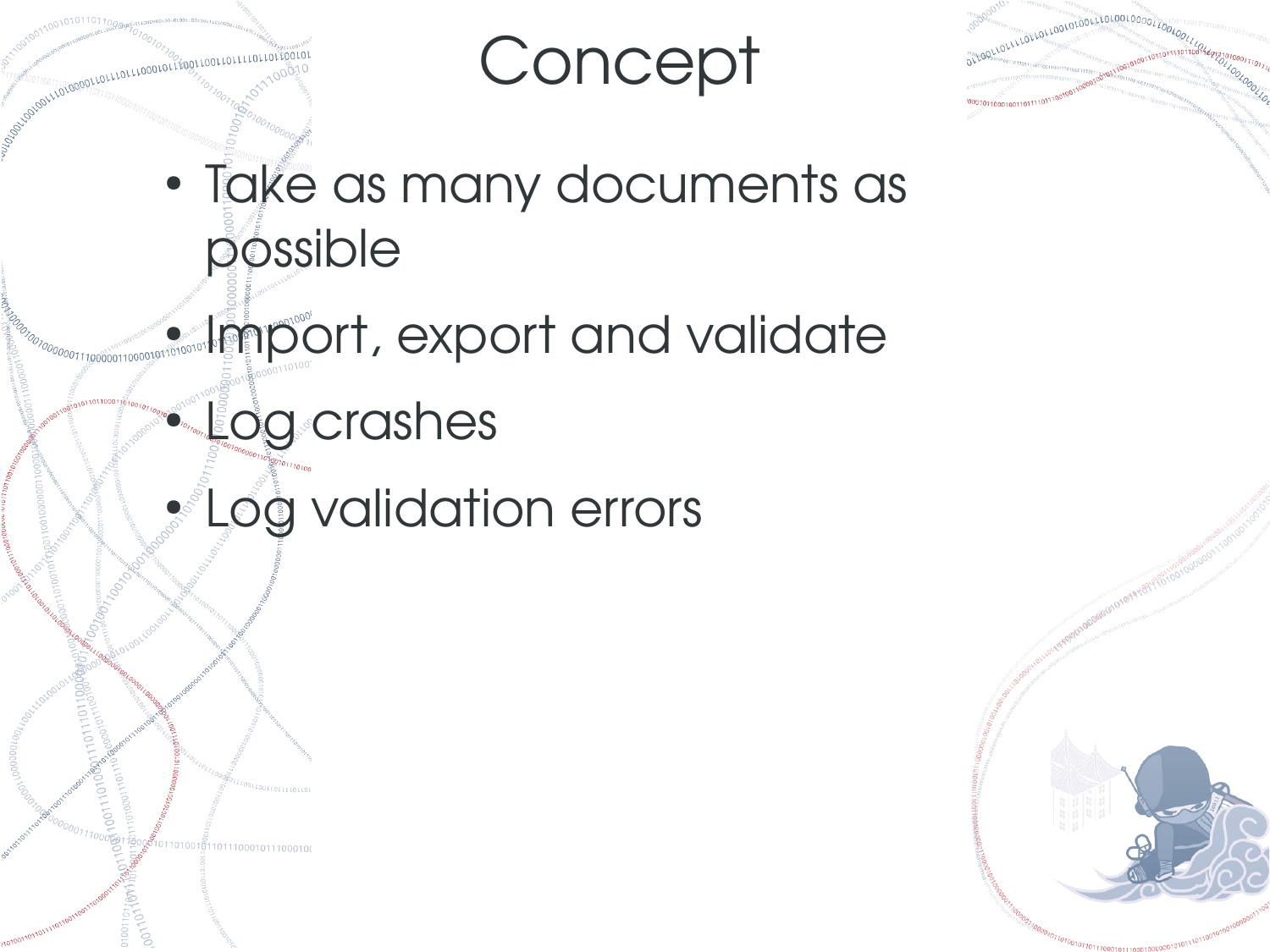### **First implementation**

- Calc only
- Part of our unit testing framework Similar to CVE tests
	- A lot of manual work
- About 1 week for 5k documents
- Import only

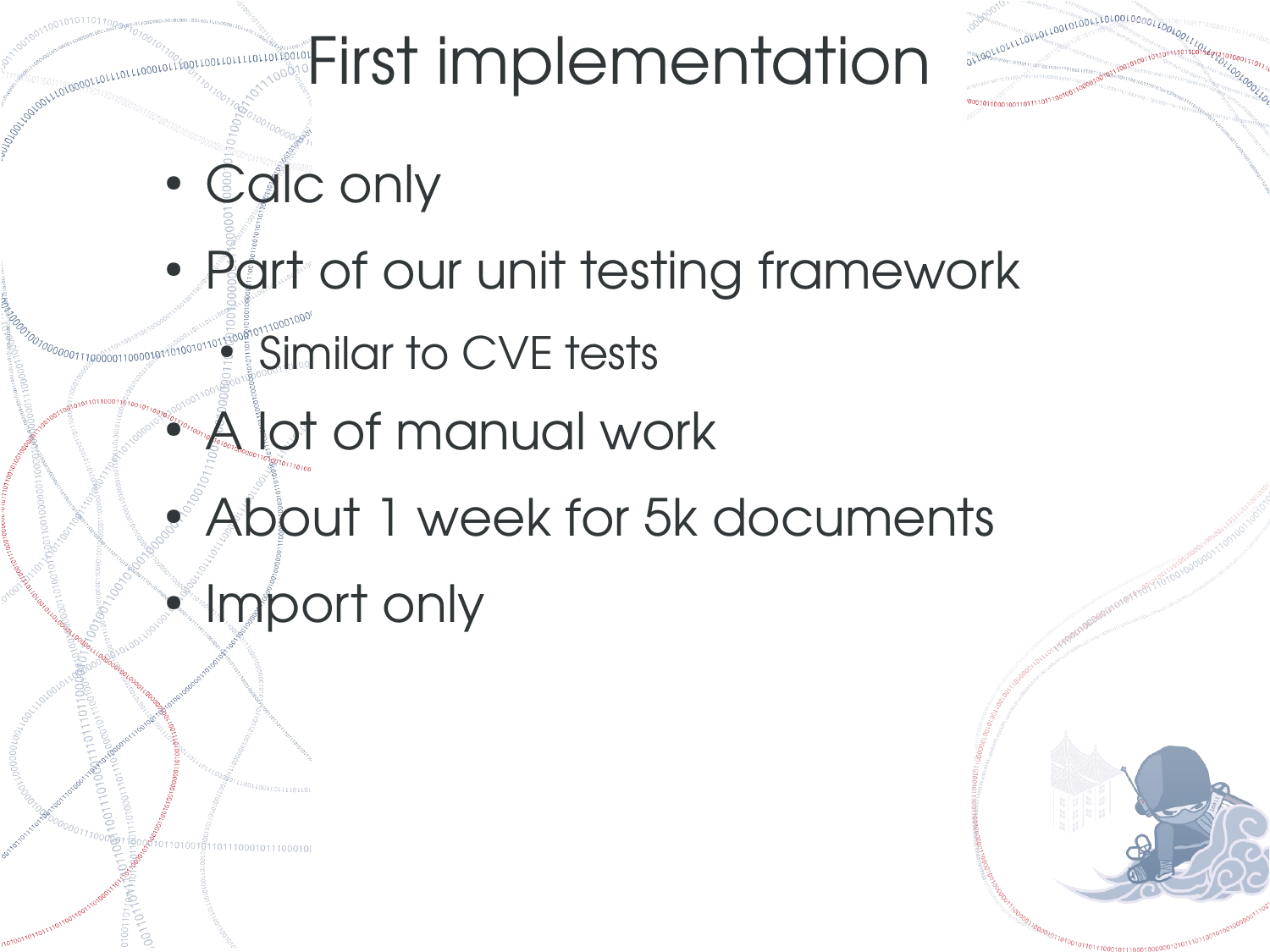## New implementation

- Python script
	- **Luses pyuno**
- **Initial work by Joren as Easy Hack** 
	- $\bullet$  Now on an TDF server
	- About 55k documents
	- About 120k export documents
	- Validate with ODF validator and **officeotron**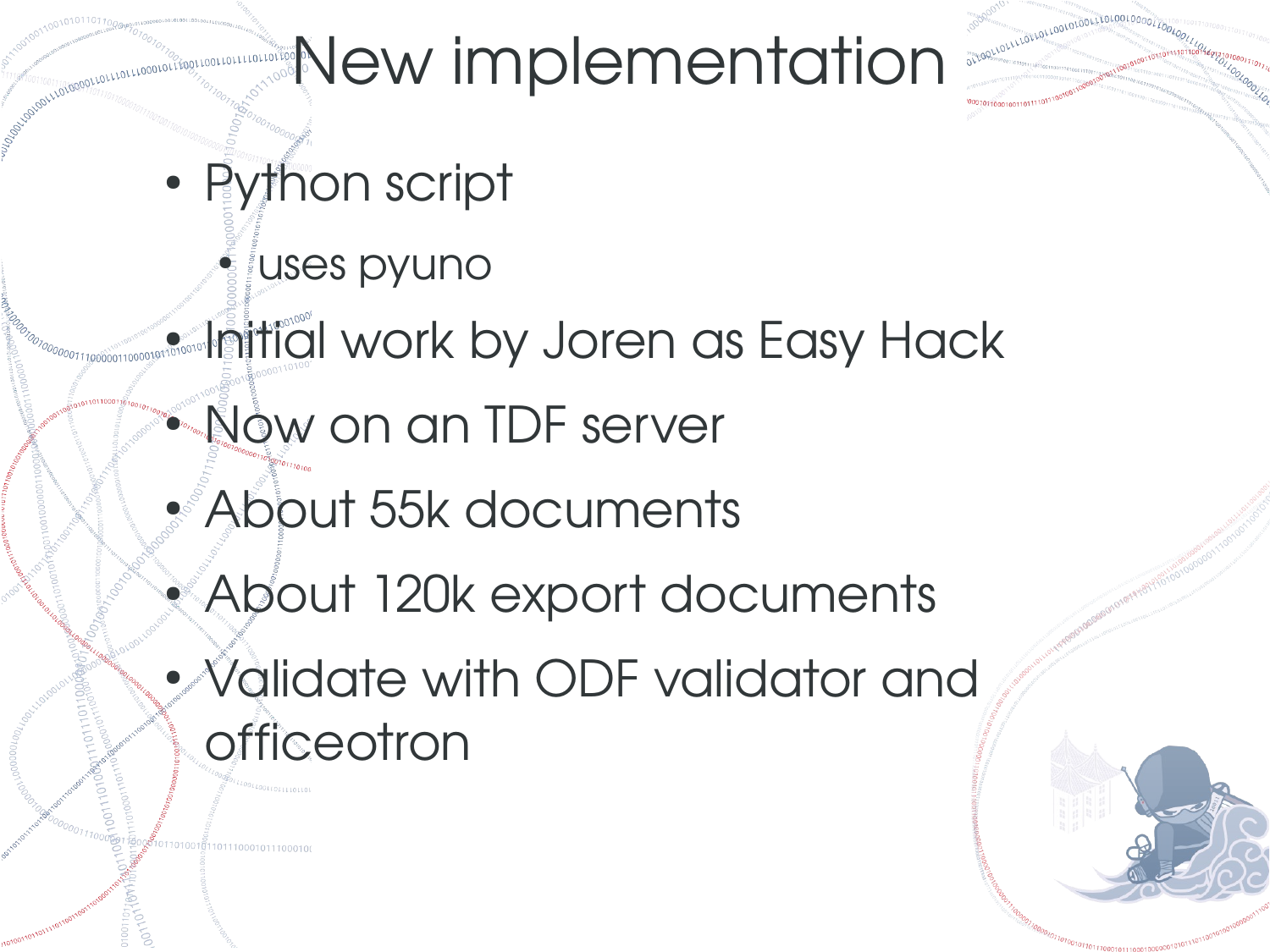



OTTOOLIDELLED COLORED COLORED COLORED COLORED COLORED COLORED COLORED COLORED COLORED COLORED COLORED COLORED COLORED COLORED COLORED COLORED COLORED COLORED COLORED COLORED COLORED COLORED COLORED COLORED COLORED COLORED

-811001000110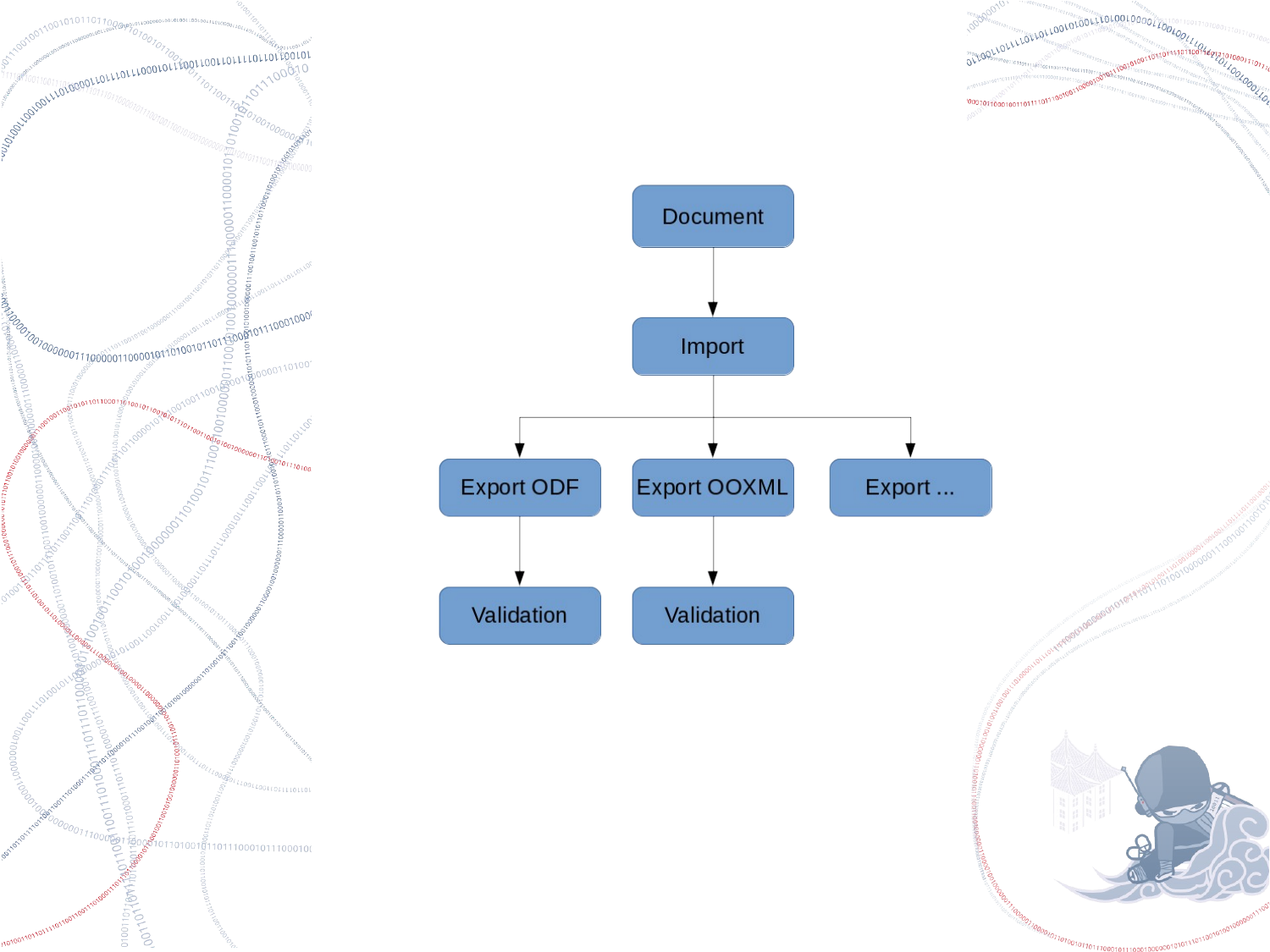#### Todo

100101001100100100100

• Run memcheck on random sample

#### **• Norbert working on partitioning for** tinderboxes

• Win, Mac, ...

#### • Better reports

● git

Antiocontract Leonard Contract Contract Contract Contract Contract Contract Contract Contract Contract Contract Contract Contract Contract Contract Contract Contract Contract Contract Contract Contract Contract Contract Co